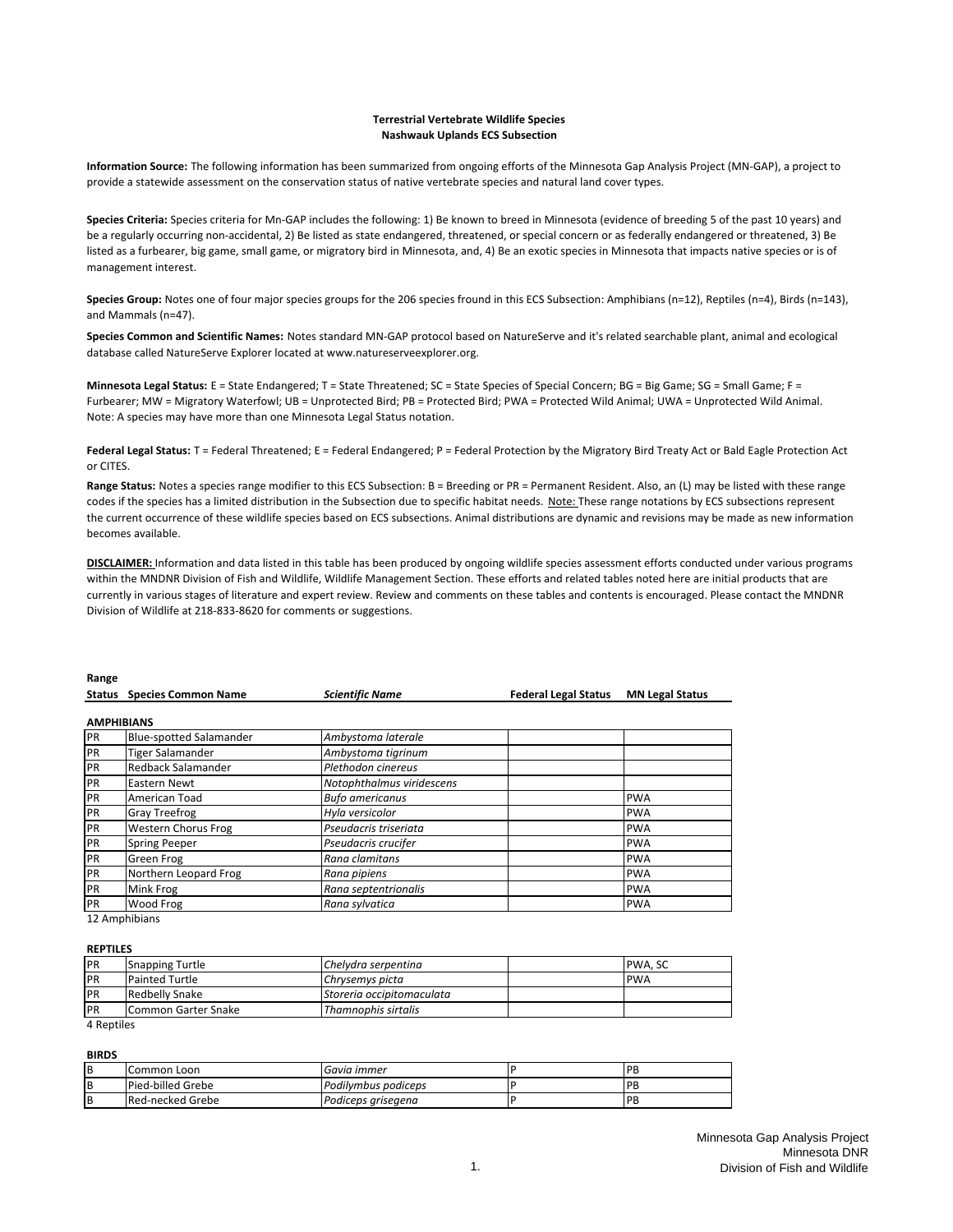|         | <b>Status</b> Species Common Name | <b>Scientific Name</b>            | <b>Federal Legal Status</b> | <b>MN Legal Status</b> |
|---------|-----------------------------------|-----------------------------------|-----------------------------|------------------------|
| B       | Double-crested Cormorant          | Phalacrocorax auritus             | p                           | UB                     |
| В       | American Bittern                  | Botaurus lentiginosus             | P                           | PB                     |
| B       | Great Blue Heron                  | Ardea herodias                    | P                           | PB                     |
| B       | <b>Trumpeter Swan</b>             | Cygnus buccinator                 | P                           | PB, MW, T              |
| В       | Canada Goose                      | Branta canadensis                 | P                           | PB, MW                 |
| B       | Wood Duck                         | Aix sponsa                        | P                           | PB, MW                 |
| B       | American Black Duck               | Anas rubripes                     | P                           | PB, MW                 |
| B       | Mallard                           | Anas platyrhynchos                | p                           | PB, MW                 |
| B       | <b>Blue-winged Teal</b>           | Anas discors                      | P                           | PB, MW                 |
| B       | American Wigeon                   | Anas americana                    | P                           | PB, MW                 |
| B       | Ring-necked Duck                  | Aythya collaris                   | P                           | PB, MW                 |
| B       | Common Goldeneye                  | Bucephala clangula                | P                           | PB, MW                 |
| B       | <b>Hooded Merganser</b>           | Lophodytes cucullatus             | P                           | PB, MW                 |
| B       | Common Merganser                  | Mergus merganser                  | P                           | PB, MW                 |
| B       | <b>Turkey Vulture</b>             | Cathartes aura                    | P                           | PB                     |
| B       | Osprey                            | <b>Pandion haliaetus</b>          | p                           | PB                     |
| B       | <b>Bald Eagle</b>                 | Haliaeetus leucocephalus          | P/T                         | PB, SC                 |
| B       | Northern Harrier                  | Circus cyaneus                    |                             | PB                     |
| В       | Sharp-shinned Hawk                | Accipiter striatus                |                             | PB                     |
| В       | Northern Goshawk                  | Accipiter gentilis                |                             | PB                     |
| В       | <b>Broad-winged Hawk</b>          | <b>Buteo platypterus</b>          |                             | PB                     |
| В       | <b>Red-tailed Hawk</b>            | <b>Buteo jamaicensis</b>          |                             | PB                     |
| В       | American Kestrel                  | Falco sparverius                  |                             | PB                     |
| B       | Merlin                            | Falco columbarius                 |                             | PB                     |
| В       | Peregrine Falcon                  | Falco peregrinus                  |                             | PB, T                  |
| PR      | <b>Ruffed Grouse</b>              | Bonasa umbellus                   |                             | PB, SG                 |
| В       | Virginia Rail                     | Rallus limicola                   |                             | PB, SG                 |
| В       | Sora                              | Porzana carolina                  |                             | PB, SG                 |
| B       | Killdeer                          | Charadrius vociferus              |                             | PB                     |
| В       | Spotted Sandpiper                 | Actitis macularia                 |                             | PB                     |
| В<br>B  | Wilson's Snipe                    |                                   |                             |                        |
| B       | American Woodcock                 | Scolopax minor                    |                             | PB, SG<br>PB           |
| PR      | <b>Herring Gull</b><br>Rock Dove  | Larus argentatus<br>Columba livia |                             | PB                     |
| B       | <b>Mourning Dove</b>              | Zenaida macroura                  |                             | PB                     |
| В       | Black-billed Cuckoo               | Coccyzus erythropthalmus          |                             | PB                     |
| PR      | <b>Great Horned Owl</b>           | <b>Bubo virginianus</b>           |                             | UB                     |
| PR      | Northern Hawk Owl                 | Surnia ulula                      |                             | PB                     |
| PR      | <b>Barred Owl</b>                 | Strix varia                       |                             | PB                     |
| PR      | Great Gray Owl                    | Strix nebulosa                    |                             | PB                     |
| В       | Long-eared Owl                    | Asio otus                         |                             | PB                     |
| B       | Northern Saw-whet Owl             | Aegolius acadicus                 |                             | PB                     |
| B       | Common Nighthawk                  | Chordeiles minor                  |                             | PB                     |
| В       | Whip-poor-will                    | Caprimulgus vociferus             |                             | PB                     |
| В       | <b>Chimney Swift</b>              | Chaetura pelagica                 |                             | PB                     |
| B       | Ruby-throated Hummingbird         | Archilochus colubris              |                             | PB                     |
| B       | <b>Belted Kingfisher</b>          | Ceryle alcyon                     |                             | PB                     |
| В       | Red-headed Woodpecker             | Melanerpes erythrocephalus        |                             | PB                     |
| В       | Yellow-bellied Sapsucker          | Sphyrapicus varius                |                             | PB                     |
| PR      | Downy Woodpecker                  | Picoides pubescens                |                             | PB                     |
| PR      | Hairy Woodpecker                  | Picoides villosus                 |                             | PB                     |
| PR      | Black-backed Woodpecker           | Picoides arcticus                 |                             | PB                     |
| В       | Northern Flicker                  | Colaptes auratus                  |                             | PB                     |
| PR      | Pileated Woodpecker               | Dryocopus pileatus                |                             | PB                     |
| В       | Olive-sided Flycatcher            | Contopus cooperi                  |                             | PB                     |
| B       | Eastern Wood-Pewee                | Contopus virens                   |                             | PB                     |
| $\sf B$ | Yellow-bellied Flycatcher         | Empidonax flaviventris            |                             | PB                     |
| B       | Alder Flycatcher                  | Empidonax alnorum                 |                             | PB                     |
| B       | Least Flycatcher                  | Empidonax minimus                 |                             | PB                     |
| B       | Eastern Phoebe                    | Sayornis phoebe                   |                             | PB                     |
| $\sf B$ | <b>Great Crested Flycatcher</b>   | Myiarchus crinitus                |                             | PB                     |
| B       | Eastern Kingbird                  | Tyrannus tyrannus                 |                             | PB                     |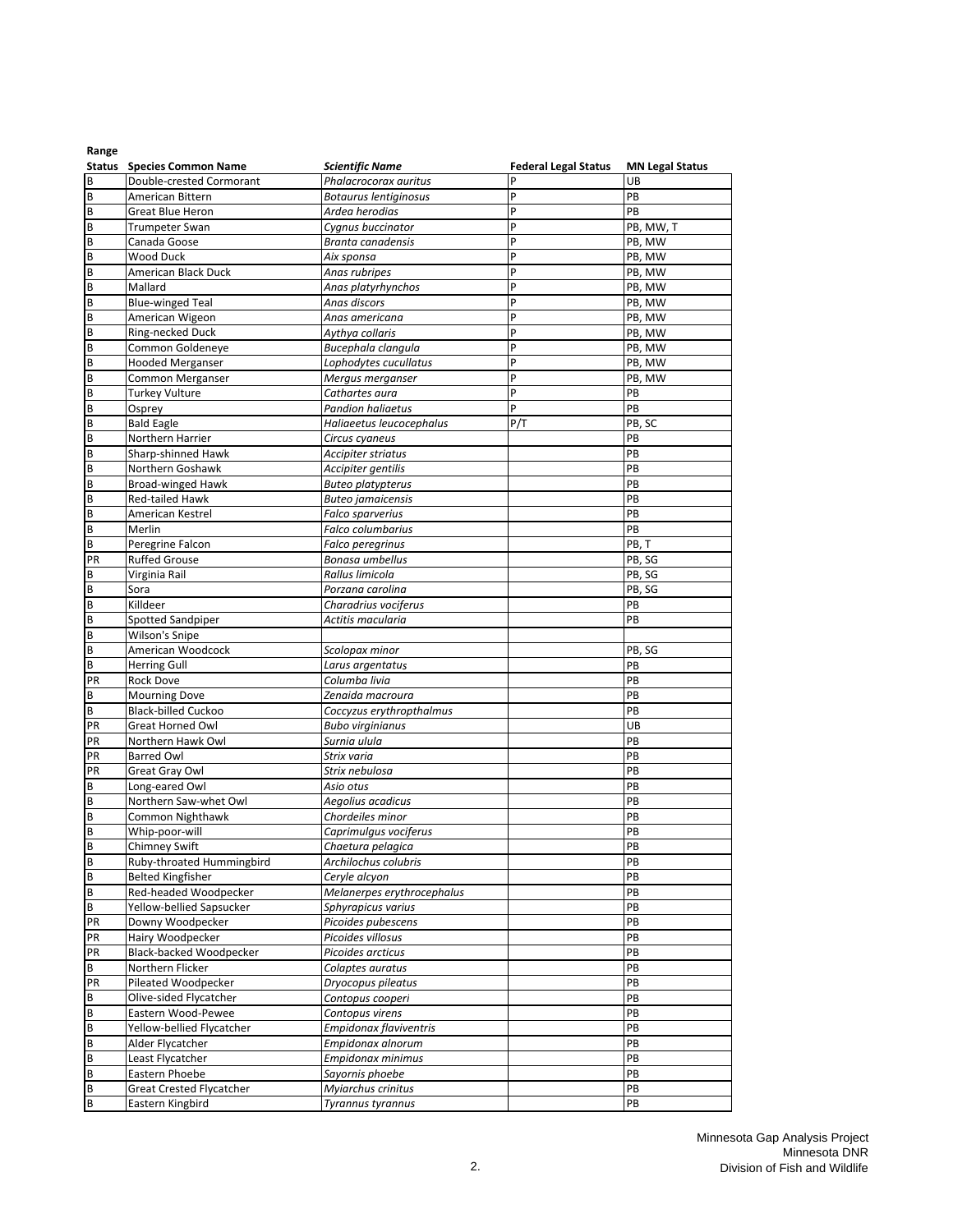|          | <b>Status</b> Species Common Name | <b>Scientific Name</b>                      | <b>Federal Legal Status</b> | <b>MN Legal Status</b> |
|----------|-----------------------------------|---------------------------------------------|-----------------------------|------------------------|
| B        | <b>Purple Martin</b>              | Progne subis                                |                             | PB                     |
| В        | <b>Tree Swallow</b>               | Tachycineta bicolor                         |                             | PB                     |
| B        | Northern Rough-winged Swallow     | Stelgidopteryx serripennis                  |                             | PB                     |
| В        | <b>Bank Swallow</b>               | Riparia riparia                             |                             | PB                     |
| В        | <b>Cliff Swallow</b>              | Petrochelidon pyrrhonota                    |                             | PB                     |
| B        | <b>Barn Swallow</b>               | Hirundo rustica                             |                             | PB                     |
|          |                                   |                                             |                             |                        |
| PR       | Gray Jay                          | Perisoreus canadensis                       |                             | PB                     |
| PR       | <b>Blue Jay</b>                   | Cyanocitta cristata                         |                             | PB                     |
| PR       | American Crow                     | Corvus brachyrhynchos                       |                             | PB                     |
| PR       | Common Raven                      | Corvus corax                                |                             | PB                     |
| PR       | <b>Black-capped Chickadee</b>     | Poecile atricapillus                        |                             | PB                     |
| PR       | <b>Boreal Chickadee</b>           | Poecile hudsonicus                          |                             | PB                     |
| PR       | <b>Red-breasted Nuthatch</b>      | Sitta canadensis                            |                             | PB                     |
| PR       | White-breasted Nuthatch           | Sitta carolinensis                          |                             | PB                     |
| B        | <b>Brown Creeper</b>              | Certhia americana                           |                             | PB                     |
| B        | House Wren                        | Troglodytes aedon                           |                             | PB                     |
| В        | Winter Wren                       | Troglodytes troglodytes                     |                             | PB                     |
| B        | Sedge Wren                        | Cistothorus platensis                       |                             | PB                     |
| В        | Golden-crowned Kinglet            | Regulus satrapa                             |                             | PB                     |
|          |                                   | Regulus calendula                           |                             | PB                     |
| В        | Ruby-crowned Kinglet              |                                             |                             | PB                     |
| B        | Eastern Bluebird                  | Sialia sialis                               |                             |                        |
| В        | Veery                             | Catharus fuscescens                         |                             | PB                     |
| В        | Swainson's Thrush                 | Catharus ustulatus                          |                             | PB                     |
| B        | Hermit Thrush                     | Catharus guttatus                           |                             | PB                     |
| В        | Wood Thrush                       | Hylocichla mustelina                        |                             | PB                     |
| В        | American Robin                    | Turdus migratorius                          |                             | PB                     |
| В        | Gray Catbird                      | Dumetella carolinensis                      |                             | PB                     |
| В        | <b>Brown Thrasher</b>             | Toxostoma rufum                             |                             | PB                     |
| PR       | <b>European Starling</b>          | Sturnus vulgaris                            |                             | UB                     |
| В        | <b>Cedar Waxwing</b>              | Bombycilla cedrorum                         |                             | PB                     |
| В        | Blue-headed Vireo                 | Vireo solitarius                            |                             | PB                     |
| B        | Philadelphia Vireo                | Vireo philadelphicus                        |                             | PB                     |
|          |                                   |                                             |                             |                        |
| B        | Red-eyed Vireo                    | Vireo olivaceus                             |                             | PB<br>PB               |
| B        | Golden-winged Warbler             | Vermivora chrysoptera                       |                             |                        |
| B        | Tennessee Warbler                 | Vermivora peregrina                         |                             | PB                     |
| B        | Nashville Warbler                 | Vermivora ruficapilla                       |                             | PB                     |
| B        | Northern Parula                   | Parula americana                            |                             | PB                     |
| В        | <b>Yellow Warbler</b>             | Dendroica petechia                          |                             | PB                     |
| B        | Chestnut-sided Warbler            | Dendroica pensylvanica                      |                             | PB                     |
| B        | Magnolia Warbler                  | Dendroica magnolia                          |                             | PB                     |
| В        | Cape May Warbler                  | Dendroica tigrina                           |                             | PB                     |
| B        | Yellow-rumped Warbler             | Dendroica coronata                          |                             | PB                     |
| B        | Black-throated Green Warbler      | Dendroica virens                            |                             | PB                     |
| В        | Blackburnian Warbler              | Dendroica fusca                             |                             | PB                     |
| В        | Palm Warbler                      | Dendroica palmarum                          |                             | PB                     |
| ΙB       | Black-and-white Warbler           | Mniotilta varia                             |                             | ļРB                    |
| $\sf B$  |                                   |                                             |                             | PB                     |
| $\sf{B}$ | American Redstart<br>Ovenbird     | Setophaga ruticilla<br>Seiurus aurocapillus |                             | PB                     |
|          |                                   |                                             |                             |                        |
| В        | Northern Waterthrush              | Seiurus noveboracensis                      |                             | PB                     |
| B        | Connecticut Warbler               | Oporornis agilis                            |                             | PB                     |
| B        | Mourning Warbler                  | Oporornis philadelphia                      |                             | PB                     |
| В        | Common Yellowthroat               | Geothlypis trichas                          |                             | PB                     |
| B        | Canada Warbler                    | Wilsonia canadensis                         |                             | PB                     |
| В        | Scarlet Tanager                   | Piranga olivacea                            |                             | PB                     |
| B        | Rose-breasted Grosbeak            | Pheucticus Iudovicianus                     |                             | PB                     |
| B        | Indigo Bunting                    | Passerina cyanea                            |                             | PB                     |
| В        | <b>Chipping Sparrow</b>           | Spizella passerina                          |                             | PB                     |
| B        | Clay-colored Sparrow              | Spizella pallida                            |                             | PB                     |
| $\sf{B}$ | Savannah Sparrow                  | Passerculus sandwichensis                   |                             | PB                     |
| B        | Le Conte's Sparrow                | Ammodramus leconteii                        |                             | PB                     |
| B        |                                   |                                             |                             | ${\sf PB}$             |
|          | Song Sparrow                      | Melospiza melodia                           |                             |                        |
| $\sf B$  | Lincoln's Sparrow                 | Melospiza lincolnii                         |                             | PB                     |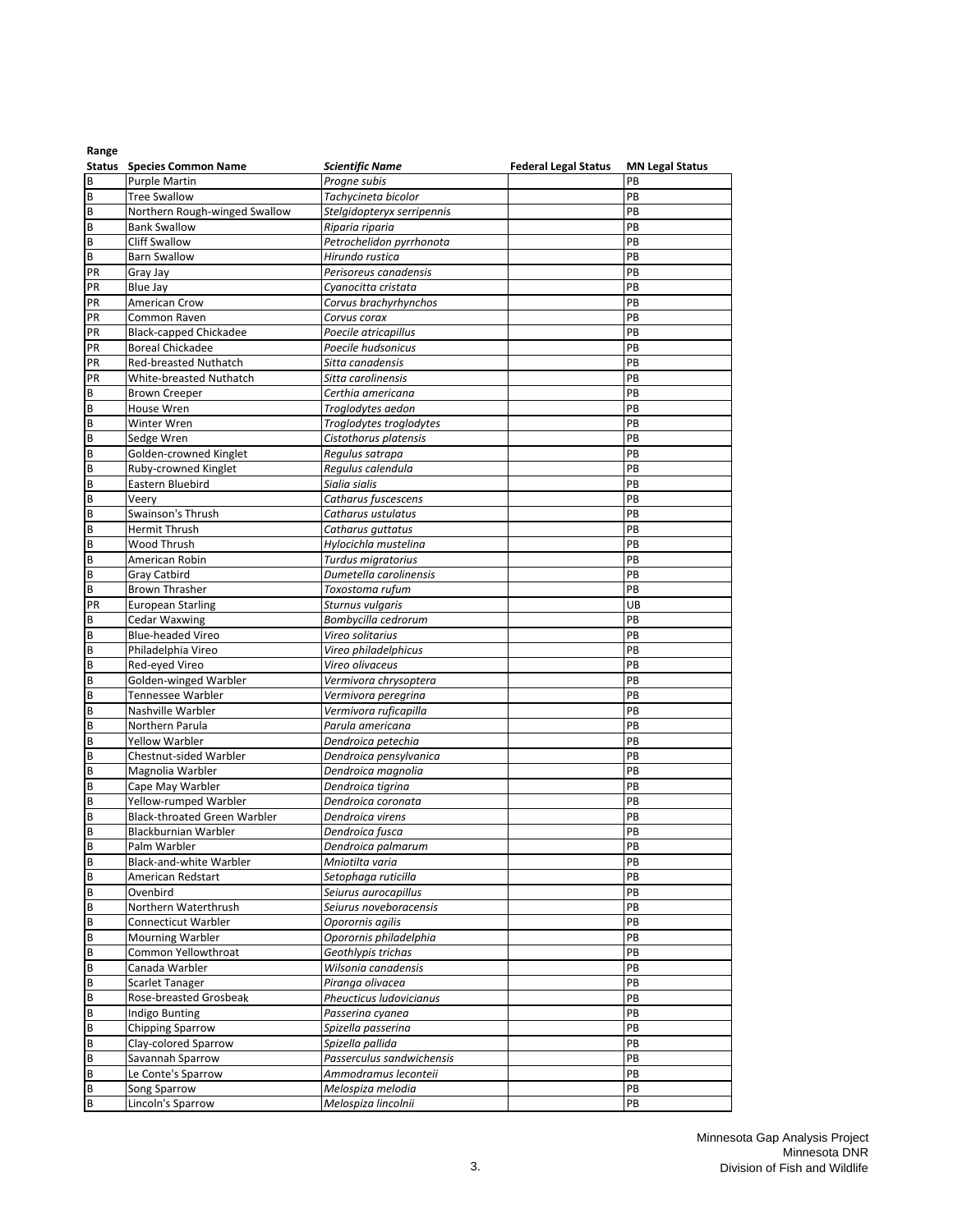| <b>Status</b> | <b>Species Common Name</b>  | <b>Scientific Name</b>     | <b>Federal Legal Status</b> | <b>MN Legal Status</b> |
|---------------|-----------------------------|----------------------------|-----------------------------|------------------------|
| B             | <b>Swamp Sparrow</b>        | Melospiza georgiana        |                             | PB                     |
| B             | White-throated Sparrow      | Zonotrichia albicollis     |                             | PB                     |
| B             | Dark-eyed Junco             | Junco hyemalis             |                             | PB                     |
| B             | <b>Bobolink</b>             | Dolichonyx oryzivorus      |                             | PB                     |
| B             | Red-winged Blackbird        | Agelaius phoeniceus        |                             | <b>UB</b>              |
| B             | Eastern Meadowlark          | Sturnella magna            |                             | PB                     |
| B             | <b>Brewer's Blackbird</b>   | Euphagus cyanocephalus     |                             | <b>UB</b>              |
| B             | Common Grackle              | Quiscalus quiscula         |                             | UB                     |
| B             | <b>Brown-headed Cowbird</b> | Molothrus ater             |                             | PB                     |
| B             | <b>Baltimore Oriole</b>     | Icterus galbula            |                             | PB                     |
| B             | Purple Finch                | Carpodacus purpureus       |                             | PB                     |
| PR            | House Finch                 | Carpodacus mexicanus       |                             | PB                     |
| PR            | Pine Siskin                 | Carduelis pinus            |                             | PB                     |
| B             | American Goldfinch          | Carduelis tristis          |                             | PB                     |
| PR            | <b>Evening Grosbeak</b>     | Coccothraustes vespertinus |                             | PB                     |
| PR            | <b>House Sparrow</b>        | Passer domesticus          |                             | <b>UB</b>              |
| 143 Birds     |                             |                            |                             |                        |

#### **MAMMALS**

| PR       | Cinereus Shrew                 | Sorex cinereus                  |   |            |
|----------|--------------------------------|---------------------------------|---|------------|
| PR       | <b>Water Shrew</b>             | Sorex palustris                 |   |            |
| PR       | <b>Arctic Shrew</b>            | Sorex arcticus                  |   |            |
| PR       | Pygmy Shrew                    | Sorex hoyi                      |   |            |
| PR       | Northern Short-tailed Shrew    | Blarina brevicauda              |   |            |
| PR       | Star-nosed Mole                | Condylura cristata              |   |            |
| PR       | Little Brown Bat               | <b>Myotis lucifugus</b>         |   |            |
| $\sf B$  | Northern Myotis                | Myotis septentrionalis          |   | SC         |
| $\sf{B}$ | Silver-haired Bat              | Lasionycteris noctivagans       |   |            |
| PR       | <b>Big Brown Bat</b>           | Eptesicus fuscus                |   |            |
| $\sf B$  | Eastern Red Bat                | Lasiurus borealis               |   |            |
| $\sf B$  | Hoary Bat                      | Lasiurus cinereus               |   |            |
| PR       | Eastern Cottontail             | Sylvilagus floridanus           |   | PWA, SG    |
| PR       | Snowshoe Hare                  | Lepus americanus                |   | PWA, SG    |
| PR       | Least Chipmunk                 | Tamias minimus                  |   |            |
| PR       | Eastern Chipmunk               | Tamias striatus                 |   |            |
| PR       | Woodchuck                      | Marmota monax                   |   |            |
| PR       | Thirteen-lined Ground Squirrel | Spermophilus tridecemlineatus   |   |            |
| PR       | Franklin's Ground Squirrel     | Spermophilus franklinii         |   |            |
| PR       | Eastern Gray Squirrel          | Sciurus carolinensis            |   | PWA, SG    |
| PR       | <b>Red Squirrel</b>            | Tamiasciurus hudsonicus         |   |            |
| PR       | Northern Flying Squirrel       | Glaucomys sabrinus              |   |            |
| PR       | American Beaver                | Castor canadensis               |   | PWA, SG, F |
| PR       | <b>Woodland Deer Mouse</b>     | Peromyscus maniculatus gracilis |   |            |
| PR       | Southern Red-backed Vole       | Clethrionomys gapperi           |   |            |
| PR       | Meadow Vole                    | Microtus pennsylvanicus         |   |            |
| PR       | Muskrat                        | Ondatra zibethicus              |   | PWA, SG, F |
| PR       | Southern Bog Lemming           | Synaptomys cooperi              |   |            |
| PR       | <b>Meadow Jumping Mouse</b>    | Zapus hudsonius                 |   |            |
| PR       | <b>Woodland Jumping Mouse</b>  | Napaeozapus insignis            |   |            |
| PR       | North American Porcupine       | Erethizon dorsatum              |   | <b>UWA</b> |
| PR       | Coyote                         | Canis latrans                   |   | <b>UWA</b> |
| PR       | Gray Wolf                      | Canis lupus                     | т | SC         |
| PR       | <b>Red Fox</b>                 | Vulpes vulpes                   |   | PWA, SG, F |
| PR       | American Black Bear            | Ursus americanus                |   | PWA, BG    |
| PR       | Northern Raccoon               | Procyon lotor                   |   | PWA, SG, F |
| PR       | American Marten                | Martes americana                |   | PWA, SG, F |
| PR       | Fisher                         | Martes pennanti                 |   | PWA, SG, F |
| PR       | Ermine                         | Mustela erminea                 |   | <b>UWA</b> |
| PR       | American Mink                  | Mustela vison                   |   | PWA, SG, F |
| PR       | American Badger                | Taxidea taxus                   |   | PWA, SG, F |
| PR       | <b>Striped Skunk</b>           | Mephitis mephitis               |   | UWA        |
| PR       | Northern River Otter           | Lontra canadensis               |   | PWA, SG, F |